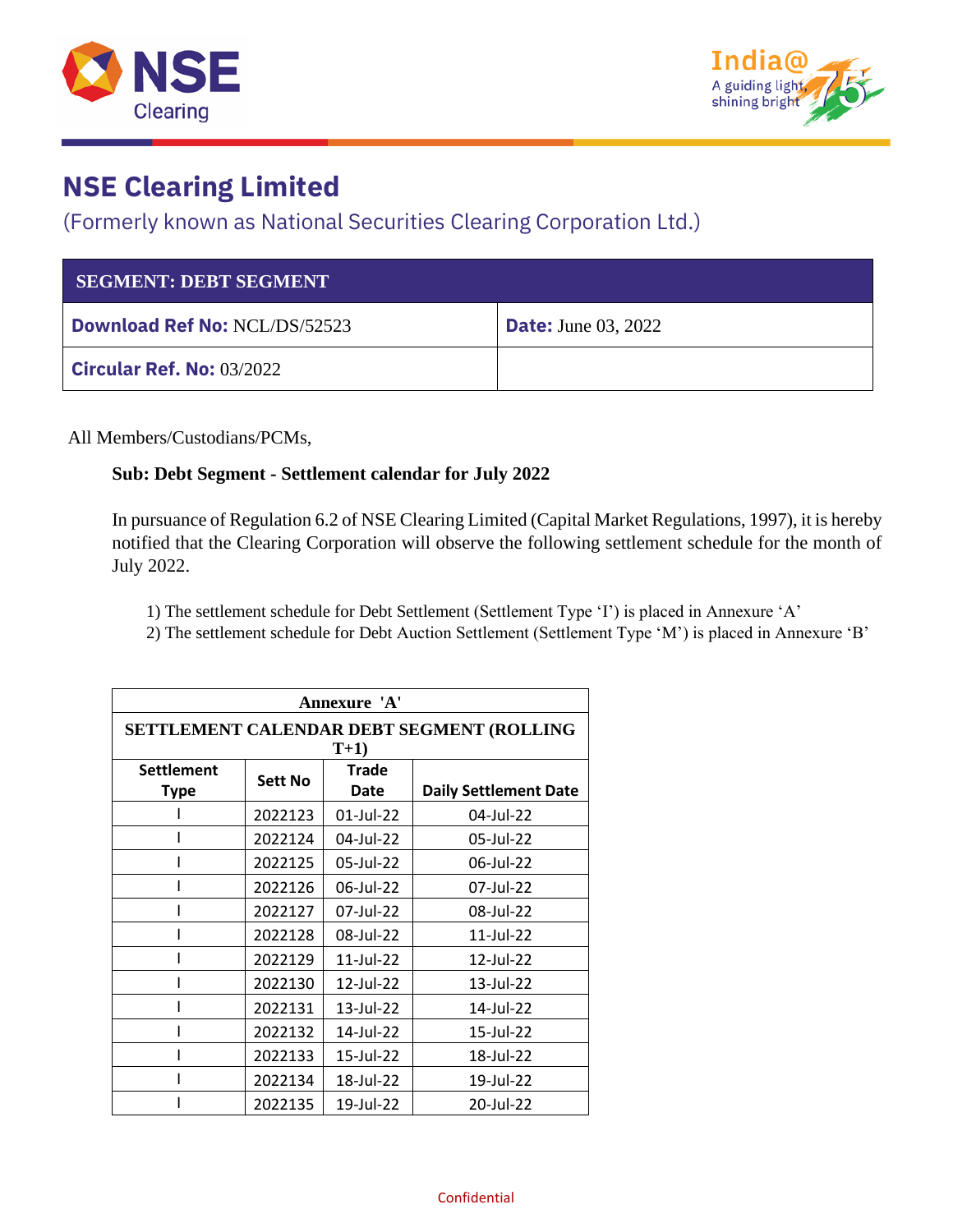



# **NSE Clearing Limited**

### (Formerly known as National Securities Clearing Corporation Ltd.)

| 2022136 | 20-Jul-22 | 21-Jul-22 |
|---------|-----------|-----------|
| 2022137 | 21-Jul-22 | 22-Jul-22 |
| 2022138 | 22-Jul-22 | 25-Jul-22 |
| 2022139 | 25-Jul-22 | 26-Jul-22 |
| 2022140 | 26-Jul-22 | 27-Jul-22 |
| 2022141 | 27-Jul-22 | 28-Jul-22 |
| 2022142 | 28-Jul-22 | 29-Jul-22 |
| 2022143 | 29-Jul-22 | 01-Aug-22 |
|         |           |           |

| Annexure 'B'           |                                           |                             |                              |  |
|------------------------|-------------------------------------------|-----------------------------|------------------------------|--|
|                        | SETTLEMENT CALENDAR AUCTION DEBT (ROLLING |                             |                              |  |
|                        |                                           | $T+1$                       |                              |  |
| <b>Settlement Type</b> | <b>Sett No</b>                            | <b>Trade</b><br><b>Date</b> | <b>Daily Settlement Date</b> |  |
| M                      | 2022123                                   | 04-Jul-22                   | 05-Jul-22                    |  |
| M                      | 2022124                                   | 05-Jul-22                   | 06-Jul-22                    |  |
| M                      | 2022125                                   | 06-Jul-22                   | 07-Jul-22                    |  |
| M                      | 2022126                                   | 07-Jul-22                   | 08-Jul-22                    |  |
| M                      | 2022127                                   | 08-Jul-22                   | 11-Jul-22                    |  |
| M                      | 2022128                                   | 11-Jul-22                   | 12-Jul-22                    |  |
| M                      | 2022129                                   | 12-Jul-22                   | 13-Jul-22                    |  |
| M                      | 2022130                                   | 13-Jul-22                   | 14-Jul-22                    |  |
| M                      | 2022131                                   | 14-Jul-22                   | 15-Jul-22                    |  |
| M                      | 2022132                                   | 15-Jul-22                   | 18-Jul-22                    |  |
| M                      | 2022133                                   | 18-Jul-22                   | 19-Jul-22                    |  |
| M                      | 2022134                                   | 19-Jul-22                   | 20-Jul-22                    |  |
| M                      | 2022135                                   | 20-Jul-22                   | 21-Jul-22                    |  |
| M                      | 2022136                                   | 21-Jul-22                   | 22-Jul-22                    |  |
| M                      | 2022137                                   | 22-Jul-22                   | 25-Jul-22                    |  |
| M                      | 2022138                                   | 25-Jul-22                   | 26-Jul-22                    |  |
| M                      | 2022139                                   | 26-Jul-22                   | 27-Jul-22                    |  |
| M                      | 2022140                                   | 27-Jul-22                   | 28-Jul-22                    |  |
| M                      | 2022141                                   | 28-Jul-22                   | 29-Jul-22                    |  |
| M                      | 2022142                                   | 29-Jul-22                   | 01-Aug-22                    |  |